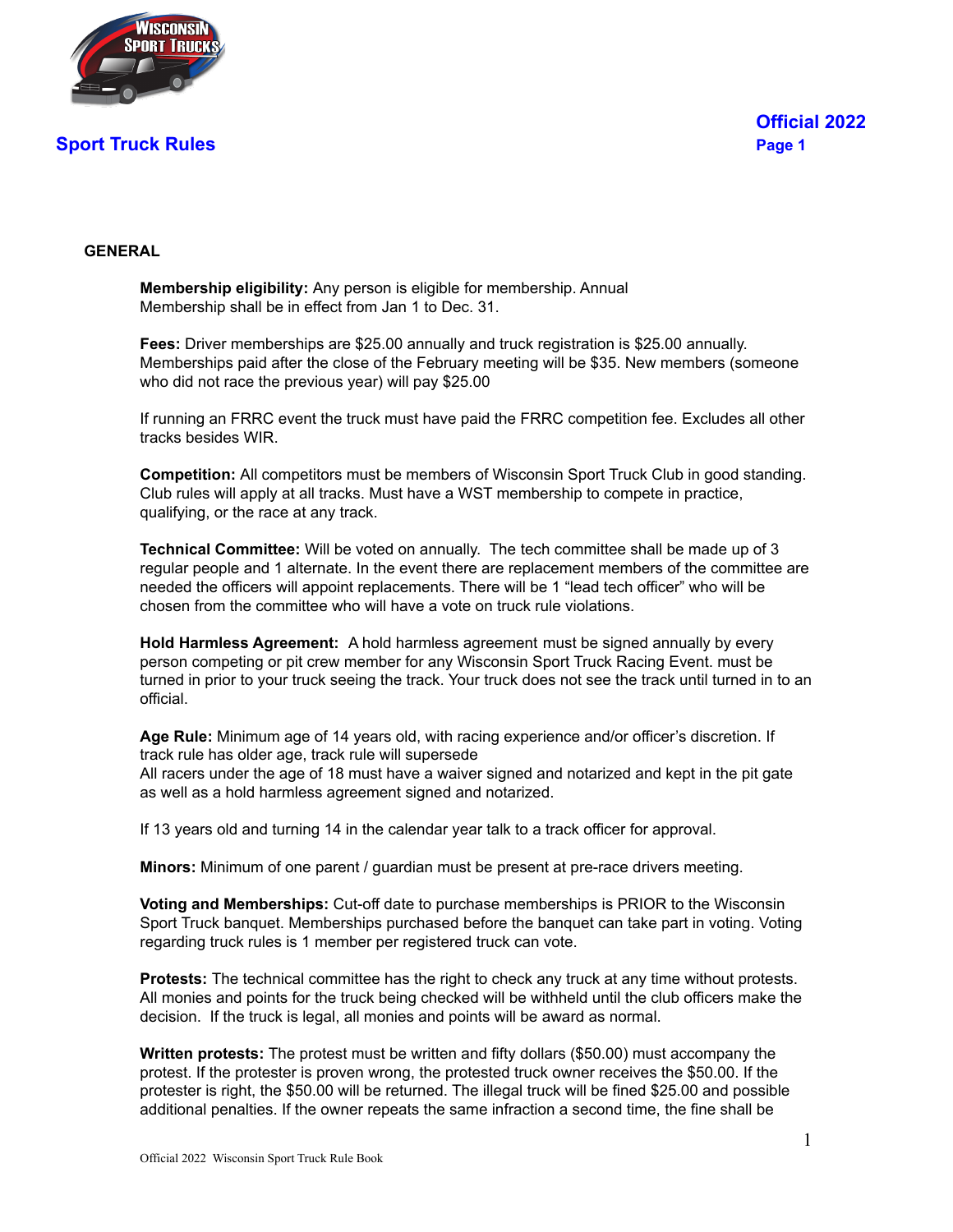

\$50.00. If there is an infraction of the same nature a third time, the penalty shall be decided by the board of directors. All fines will be paid to the club treasury.

**General protest:** the protest must be in writing when delivered to the club president. Only drivers may make protest in their event. All questions, concerns, or comments must be addressed at the track with the Officer

#### **Technical decisions**:

All technical decisions may only be protested to the Officers. Race tech equipment is not subject to any protest. Additional specifications may be added at a later date, and all drivers are expected to keep abreast of changes in all rules. Officials may alter, delete, vary, or change any rule at their discretion.

Technical inspection shall be at the option of the rules committee at all sanctioned Wisconsin Sport Truck events. Inspection shall take place from time-to-time. Trucks must not return to trailers when called for inspection. All trucks notified for inspection will report to tech area immediately after race is completed. Any truck not reporting will be considered illegal and will be dealt with accordingly.

Safety inspection shall be performed at trucks first appearance at the track, and after severe crashes the vehicle must be inspected. The club officers reserve the right of judgment to re-inspect any truck at any time. Wear factors and maintenance will also be considered as points for occasional inspection.

Race rules, technical directors, and safety inspector's decisions cannot be appealed.

Anytime an inspector cannot determine a limit to be legal by external measurements; a disassembly of parts in question will be required.

Any unit not tearing down when requested will lose points and money for the event. That Truck and driver will not be able to participate in any Wisconsin Sport Truck Club events for the remainder of the season.

The use of alcoholic beverages or any illegal substance not prescribed by a Doctor is prohibited by any driver or pit crewmember during or before the days racing event.

Physical violence, verbal abuse, vandalism or any unlawful action of any other person within the boundaries of the race track facility will result in immediate suspension, a fine, and possible prosecution through local law enforcement authorities.

**Rule Infractions:** All rule infractions will be labeled as major or minor infractions. See below for descriptions

Minor Infraction - First offense results in last place points and must fix/legalize truck before the next event or the truck will not be able to compete. Second offense of the same rule anytime within a season will result in loss of all points from current event. Any two minor infractions found in a single tech inspection will result in a Major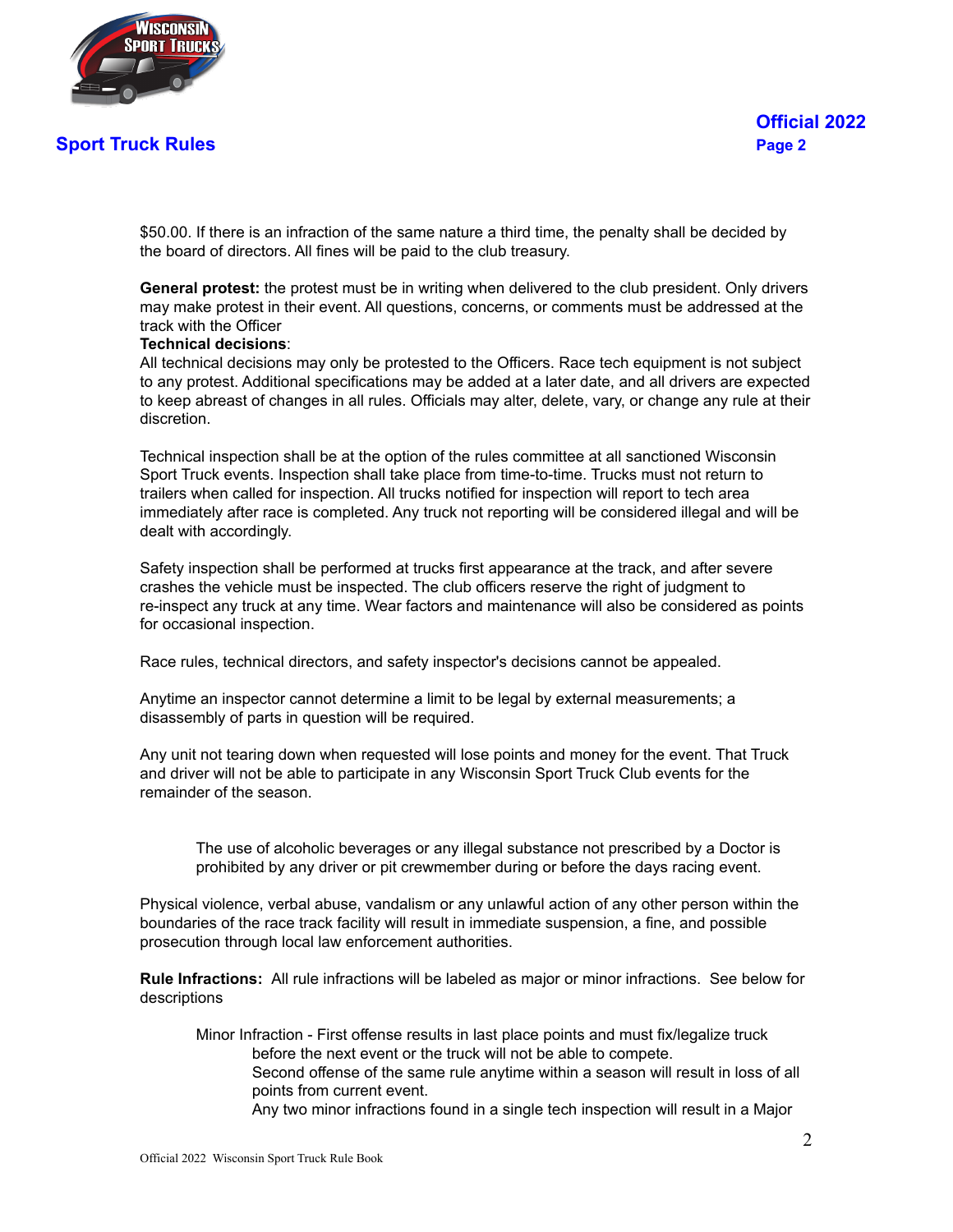

Infraction penalty.

Major Infraction - Loss of all points from current event and must fix/legalize truck before the next event or the truck will not be able to compete.

All other infractions will be given one week to fix unless deemed unsafe to compete by the tech committee and the officers. If truck has not fixed infraction after one week, that truck will not compete until infraction is made legal.

Away and Home series infractions cannot have an impact on either series unless infraction is deemed a safety issue by the tech committee and officers.

**Running trucks in pits**: All trucks must be blocked up when running in the pits if no driver in Truck.

**Radios:** The Raceceiver 1600 Elite one way radio is mandatory at all tracks. It must be on the track frequency. Only one radio is allowed per truck.

Use of two-way radio or if proven to be on a different frequency **for an advantage** will result in a Major Infraction. All other radio infractions will result in a warning or disciplinary actions by the flagman.

#### **SAFETY**

#### All Safety Infractions will be treated as a warning and will be given one week to fix or truck **will not compete. TRUCK CANNOT COMPETE IF DEEMED UNSAFE BY TECH COMMITTEE AND OFFICERS**

**Truck Safety Inspection**: It is the responsibility of the truck owner/driver to have their truck inspected. Trucks must have safety inspection stickers displayed on the chassis any time the truck in on the track. Inspection sticker to be placed on the left side "A" pillar of the roll cage.

**Safety Inspection Late Tech Fee:** If a truck is not teched before the first race they will not be allowed on the track until teched. Also, a truck that is teched late will have a \$25 fine removed from their year-end points check. A truck is deemed late if driver/truck combination competed previous season and did not get teched on tech day NO exceptions. Teching on race nights will be held after qualifying unless previous arrangements are made with the Technical Committee. New members and or new trucks will not be assessed a penalty if they start racing after the season started.

**Driver Safety Equipment:** A helmet that meets Snell foundation SA 2015 specifications is mandatory. The outside structure of the helmet shell must provide full ear protection. Approved flame retardant race suits are mandatory. The club strongly advises the use of one piece, flame-retardant underwear, facemasks, socks, and shoes. (Nomex or equivalent) all of these items are for your own safety. Flame-retardant gloves must be worn- (no mechanics gloves).

Neck braces/ hans device are required at all tracks. All equipment worn by driver must be available for tech inspection.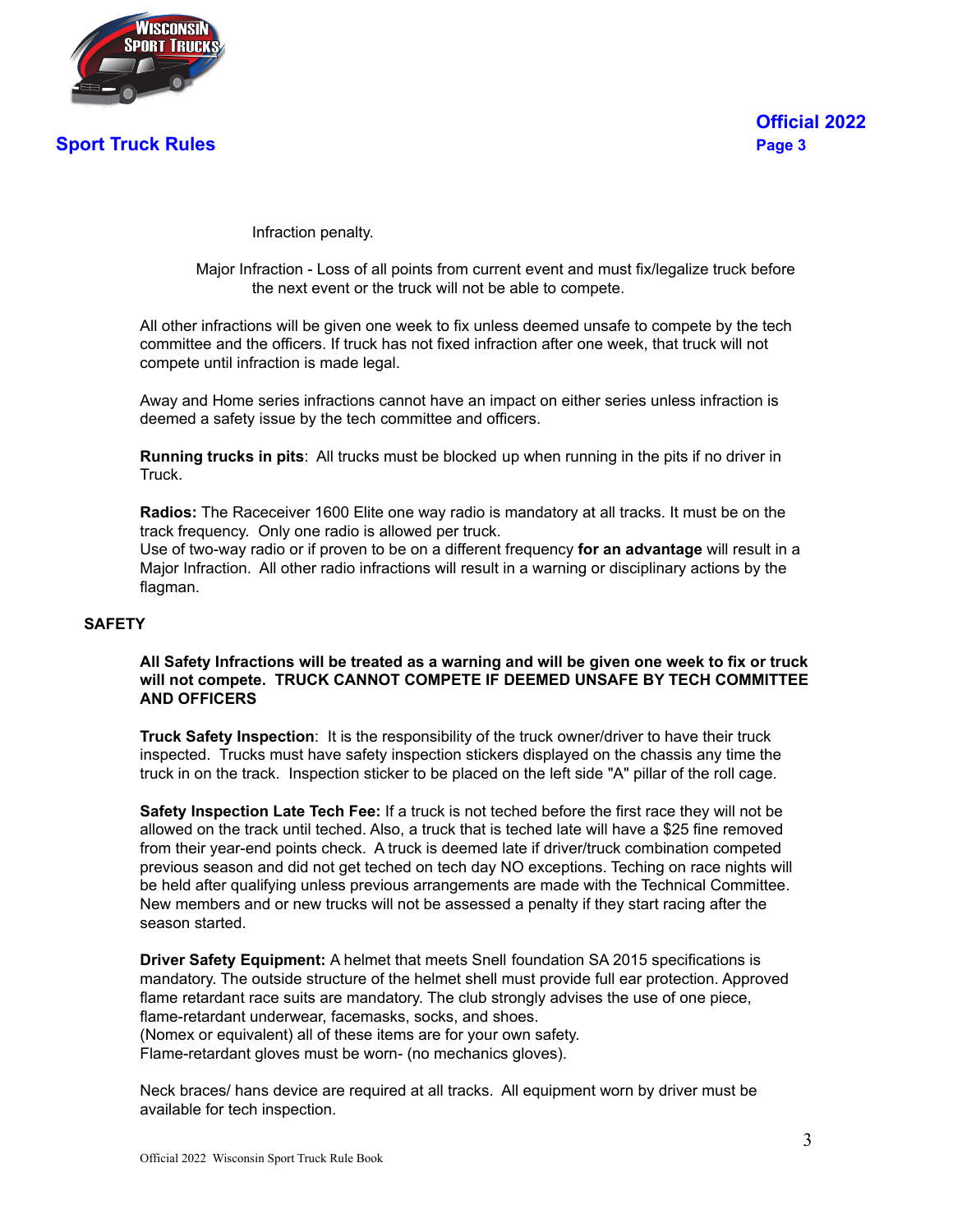

**Restraints:** A quick release lap belt and double shoulder belt no less than 3 inches wide is mandatory. A 2-inch submarine belt is also mandatory. Seat belt and shoulder harness must be installed according to manufacturer's recommendations. The belts and harness must be attached to the roll bar cage at approximately shoulder height with Grade 5 or better hardware, no less than 3/8 inch in diameter.

Arm restraints are optional. Frayed, cut or burned safety belts will not be permitted. Belt dates are at track discretion.

**Steering:** All steering bolt nuts, and axle nuts, must be safety wired or cotter-keyed. Spindle rod eye joints (upper & lower) do not need to be pinned.

**Clutch Guard:** a 180-degree clutch guard to fully protect the driver will be 0.060 steel minimum without holes 0.125 aluminum 1/8".

**Switches:** two electrical kill switches must be mounted. One will be on the steering wheel or within the driver's reach on the right hand side of the driver's compartment. The other shall be activated by a *tether cord* to be mounted vertically along with right rear vertical roll cage member with a minimum of 8 inches of free cord.

**Driver:** shall be able to see 90 degrees to each side.

#### **CHASSIS**

**Frame:** only solid frames with axles rigidly mounted will be allowed. Frames rails need not be continuous for the full length of the vehicle.

Frames that are joined by bolting tube and socket joints or pinned joints must not exhibit any uncharacteristic flexing of the joint. All joints that use pivot bolts or pins shall not exhibit any signs of wear, loose construction or other tolerance that would allow excess movement.

Rod ends will only be allowed in mounting of steering components, front or rear weight jacks, linkages to control brake calipers, steering shaft mounts, steering gear mounts, and throttle and brake linkages.

*All frames:* must be of tubular construction – 1-inch square or round steel or chromoly minimum. The following components will not be allowed in frame construction: shock absorbers, rubber bushings, rubber axle or roll cage mounts, rubber flex absorption devices, leaf springs, coil springs or torsion springs. Major Infraction

It is strongly recommended that the base frame be of .095 or thicker tubing.

**Chassis frame specifications:** Wheel base length: *75" + or - 1"* Wheel base width: *50" min. To 53.75" max*. Tires must be kept inside of body panels. Measurement will be taken from 2" off the ground on the outside sidewall in line with the spindle. Measurement will be taken with specified tool.

Minor Infraction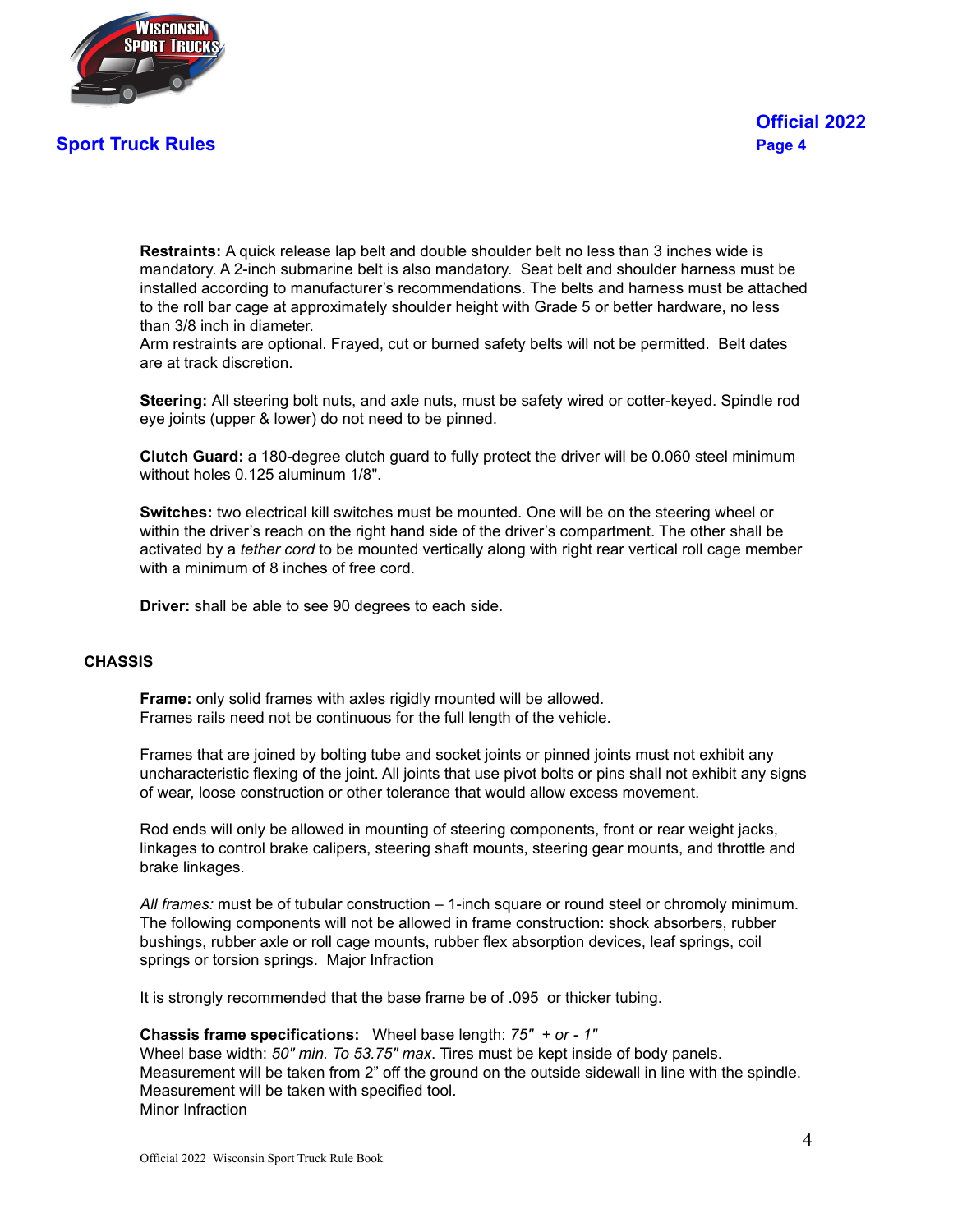

#### **Truck minimum weight:**

All trucks and drivers must have a minimum weight of 825 lbs. Minor Infraction

**Roll cage:** mandatory minimum material for the roll cage shall be 0.095-inch wall thickness by 1-inch diameter steel. The roll cage structure is defined as the four corner members. All overhead members and the shoulder level horizontal members on all four sides of the structure protecting the driver's torso. A 36-inch head restraint is required above the seat back as high as the top of the driver's head. Driver's head cannot stick above the roll cage. *It is strongly recommended that* there be at least 2 inches between the top of the drivers head and the bottom of the top roll cage *member.* Additional members, braces, and gussets below the shoulder level may be of tubing with less than 0.095 wall thickness.

Shoulder height is defined, as a height no lower than the driver's armpits while in normal driving positions. It is strongly recommended that the roll cage members below shoulder height shall be no further apart than 10 inches whether vertical or horizontal, but is required on the Driver side between the 2 driver side vertical corner posts.

Adequate lower body protection must be maintained and will be at the inspector's discretion.

**Floors:** all trucks must have a solid full floor of at least 0.040 aluminum from feet to back of seat.

**Track removal system:** all trucks must be equipped with hook on roll cage to remove from track. Hook must be located such that when used truck will pick up evenly and balanced.

**Mirrors:** Each truck must have a minimum of 1, 3" round mirror, on the driver side A-Pillar.

**Bumpers:** shall be 4" wide. Must be purchased from the club. Bumpers must remain intact. No holes to be cut in bumper except for fastening body. Exhaust will not be allowed to extend through bumper. Bottom of metal bumper front and rear shall be 7.5 inches from the bottom of the bumper to the ground  $+$  or  $-1$ ".

**Overall length:** steel bumper to steel bumper: Must be 126" (0" to – 2") Bumper to bumper

**Bugar Bars:** supports between the front and rear axles are a must. The supports shall be 9 -1/2" from the floor to the bottom of the bracket/support + or -1". All corners must be radiuses.

**Ballast weight:** Total ballast weight not to exceed 30 lbs per single ballast. Multiple pieces are acceptable, and there is no maximum total ballast weight. Ballast can be broken down into smaller pieces. Each unit of ballast needs to be secured by 3/8" grade 5 bolts or larger. Ballast must be painted white with the truck number stamped on it.

**Brakes:** rear brakes must be mounted directly on the drive axle and must be capable of sliding wheels on a clean, dry surface.

**Throttle:** trucks are to be equipped with foot-operated throttles. Must have a spring, which will close the throttle when released.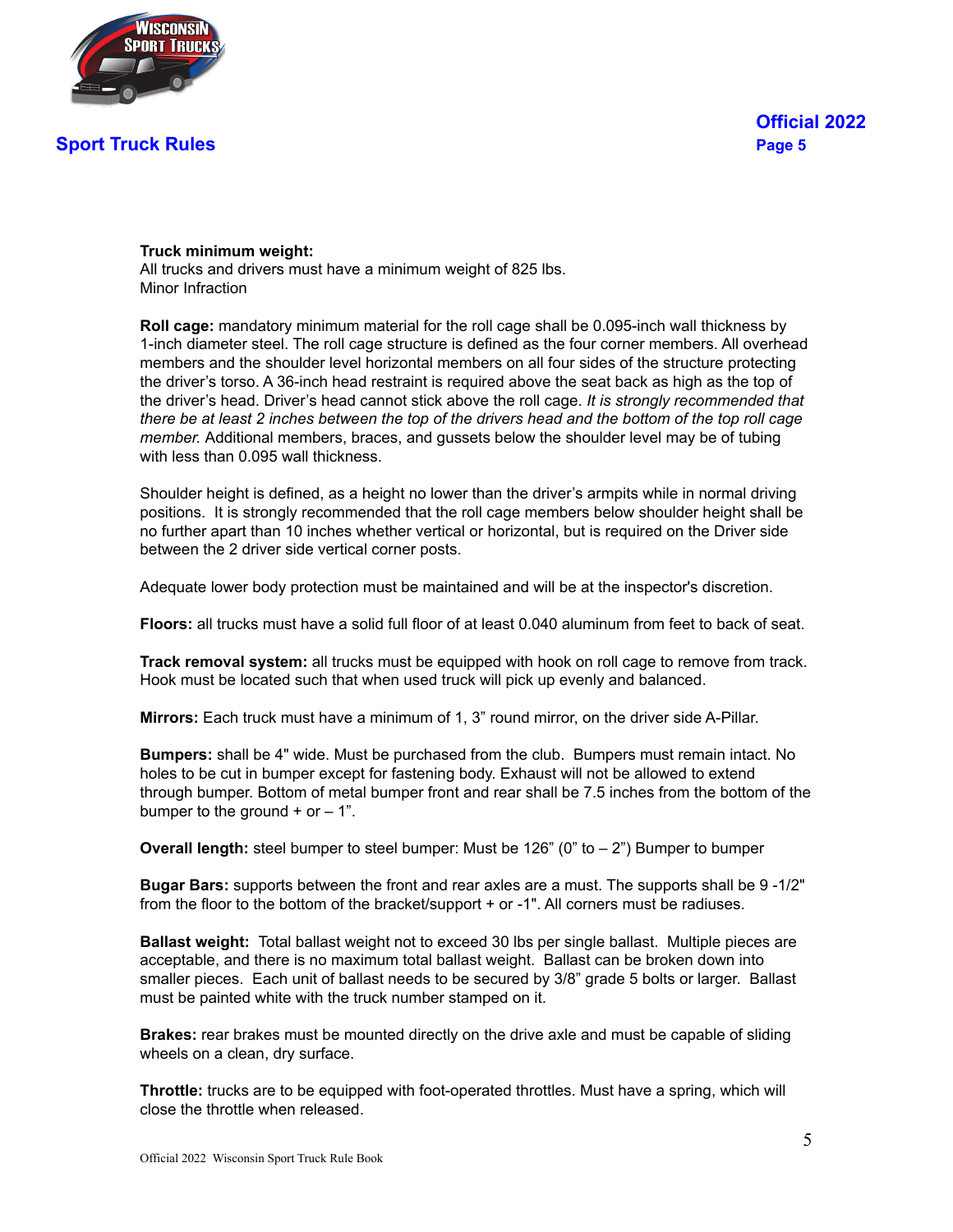

**Seat:** a metal, aluminum, or composite seat is mandatory. No plastic or fiberglass seats are to be used. Seats may be rubber mounted if done in a workman-like fashion. IT IS STRONGLY RECOMMENDED THAT THE SEAT HAVE A HEAD SUPPORT ON THE LEFT SIDE OF THE SEAT.

**Transponder:** The transponder will be mounted no less than 48 inches from the peak of the front bumper to the center of the transponder.

Minor Infraction unless there is clear evidence of damage to the bumper caused by an incident on the track.

#### **BODY**

**Windshields:** all trucks must have lexan windshields. Must be purchased from the club. No vents or openings are allowed in windshields.

**Bodies:** all bodies must be purchased from the club

**Air ducts:** There will be no modification allowed to the front, tail, and/or side panels. Air duct will be allowed in the nose cone, to resemble the headlight assembly or grille and one air duct in each side panel. Also 2, 3" diameter screened and painted holes will be allowed in each side of the tail to resemble truck tail lights. Please use discretion in placing air ducts in front nose cone. Ducts will be official racing air ducts. There will be no lips of any kind allowed on air ducts or side panels. All air ducts need to be screened and/or painted to match truck. No external flex tube is to be used for vent on outside of truck.

**Rear spoiler rule:** 5" maximum height by 48" maximum width.

**Side panels:** Must be purchased from club

**Cab:** shall be mounted 43" from the rear of the cab to the back of the alum side body panel + or - 2".

**Box area:** shall be covered with a material that appears to be solid from the stands. Screen, fine mesh, alum, Vinyl, etc.Nothing is to protrude out from the covered material minus airfilters. no aluminum or pvc. enforced from back of the cab to the spoiler.

All trucks must be *neatly painted* and *professionally lettered*.

Any decals or logos deemed in bad taste by the officers are prohibited.

**Numbers**: must be placed in the following locations and be of 14" by 12" size minimum: side door area.

All trucks must have 3" to 4" numbers on the top corner of the windshield and on the bottom of the tail piece. These are line up numbers and should be placed on the passenger side of truck.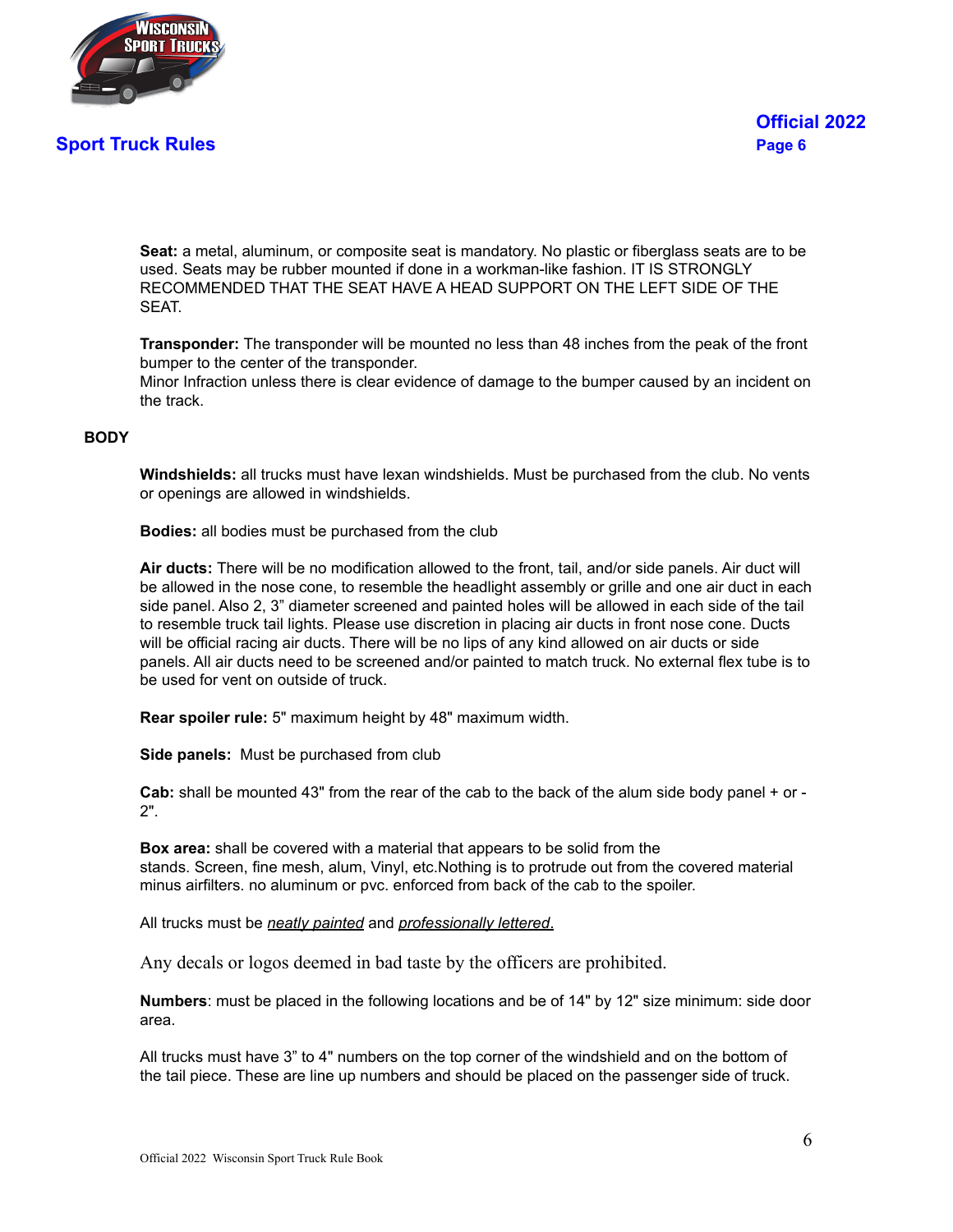

**Numbers:** All numbers must be unique. No duplicates. Number must be approved at registration time. Don't decal truck before number is approved.

**Parts:** Prices are subject to change at any time based on supplier pricing. The parts list is on the website **Contact Dan Plutz for club parts. (920) 585-4038**

#### **ENGINE**

#### **Allowed Engines:**

Fan cooled Yamaha Phazer 2-stroke 485cc engines, with a maximum overbore of .060, and a maximum cc of up to 508cc.All engines must start as a Yamaha Phazer 485cc OEM motor. All must have factory OEM blocks, OEM ignition, OEM cylinders, OEM heads, and OEM stroke of that engine. Motors can use any production piston as long as it has a part number available to the general public.

Major Infraction

Ignition system must be OEM for the specific motor that it is on. Major Infraction

Claiming a cdi box: if you choose to claim a cdi box from a competitor you must finish in the top 5 in the feature and you must go directly to tech following the race, where your truck will be teched. If you go to your trailer and then to tech you failed and the claim is null. If your truck passes tech, \$30 and your cdi box will be swapped for the competitors cdi box. If the claimed truck denies being claimed they will forfeit their points for that nights feature.

*Note:* all engines are open to internal modification provided that all components start as production parts. No performance enhancing external modifications are allowed. The only external modifications allowed are for repair. No external welding permitted to the outside of cylinders or head. *Example: hard ware replacements, welding to repair original damaged parts.*

*Any type engine may be restricted if its dominance is not conducive to competitive racing. Engine dominance is up to the officer's discretion and may be enforced on a race by race basis.*

**Rubber Mounts**: Engines may be rubber mounted and at the discretion of tech. committee.

**Carburetors:** All Carburetors shall be 34mm stock Mikuni flat or round slides. Mikuni Carbs can be bored 1/2mm (0.020) over. 1 Carb per cylinder. Major Infraction

No modifications to stock body carb. Except overbore body. A coin type gauge will check size of carb. The coin cannot pass through the backside (reed/ outlet) of the carburetor at any rotatable position into the slide area. Major Infraction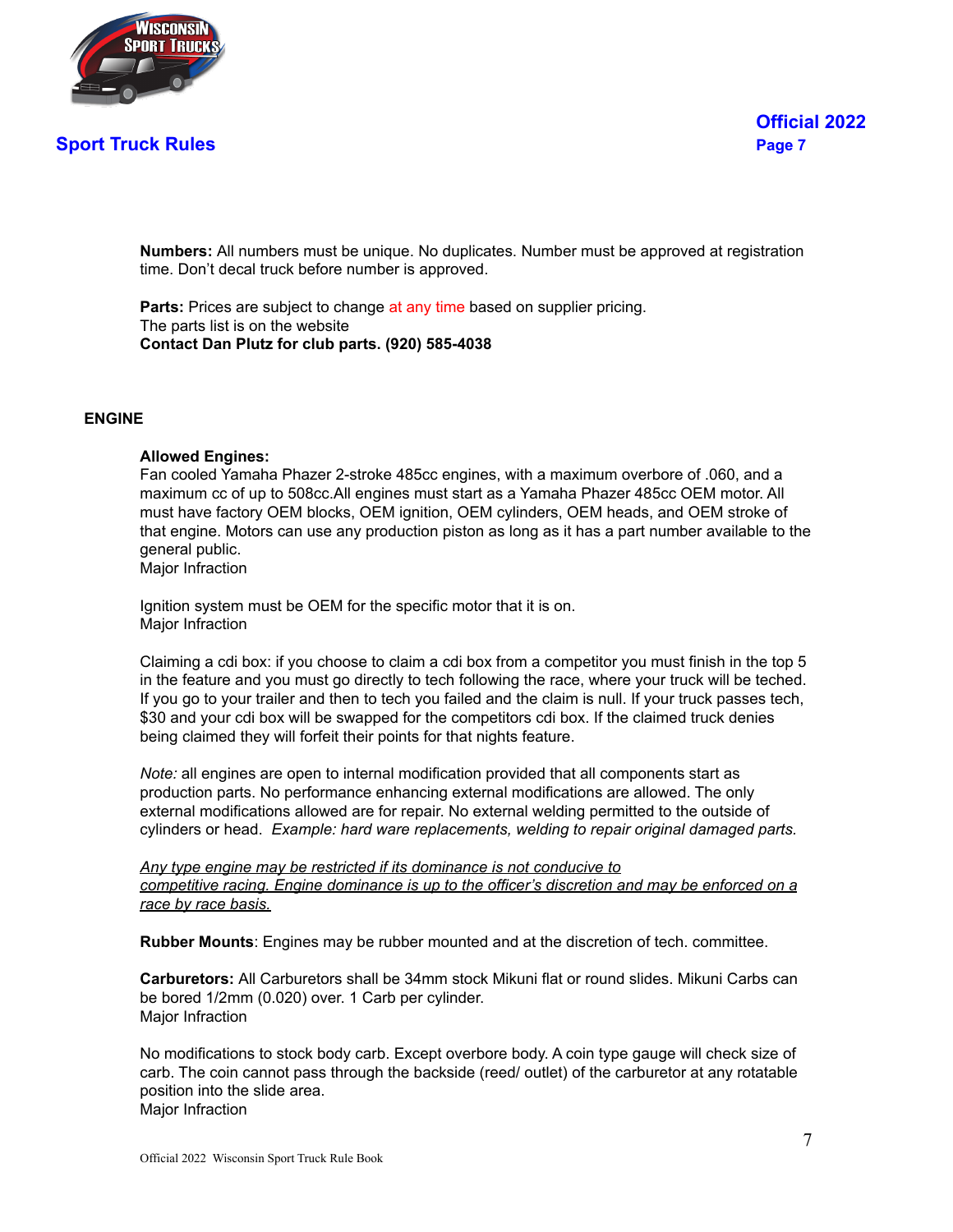

**Exhaust:** multiple cylinder exhaust pipes must converge into a single pipe within 12" of the exhaust port measured on the centerline. Only single tuning chambers. Custom pipes must provide for inspection and verification. Major Infraction

All components are to be within the periphery of the truck. Any excessive noise will be at the discretion of the board and the tech committee.

If illegal – one week to fix and if not fixed after one week, truck will not compete.

Exhaust exit must be no more than 20 degrees off perpendicular from the ground, not pointing to the right of the truck and to be no more than 6 inches away from the ground.

Exhaust pipes must have a non-altered manufactures built in silencing system. OR

Other exhaust silencer or muffler systems must be passed at technical inspection and approved by the technical committee and board.

If illegal – one week to fix and if not fixed after one week, truck will not compete.

#### **TIRES and WHEELS**

**Diamond Racing Wheel:**. *Description of the Diamond Wheel*: 10x7.5 F-3.75 SCCC. Part number for new Diamond Racing rim is # 10750-03-02-375-1-00 must be used on ALL wheels. No alterations of wheels are allowed. Racetech Chassis sales part number – 4456500301. Major Infraction

**Tires allowed:** LT 45 Hoosier #18810 which will be supplied by Racetech Chassis. No mechanical or chemical altering may be done to any tire and limited to the following; a) Wire Brush

b) File

c) Puddy knife

*At no time may debris be removed by spinning the tire powered by the truck*. Major Infraction

#### **Tires and rims must be purchased through RaceTech Chassis in Neenah WI. (920)-277-6000**

**Axles:** rear axles shall be 1 1/4 inch diameter minimum and of solid material from shoulder to shoulder. Front axles shall be mounted to the frame in at least two places. No single pivot mount axles will be allowed. Maior Infraction

**Hubs:** retaining nut must be minimum 5/8", wired (cotter pin). Aluminum rear hubs must be 1/2" wall thickness minimum. No hubs may be held on by a snap ring. Hubs must be rigidly mounted to the rear axel without the ability to free wheel.

Non rigidly mounted hubs is a Major Infraction unless signs of wear is a cause at the discretion of the tech committee. All other hub infractions will have one week to fix or will not compete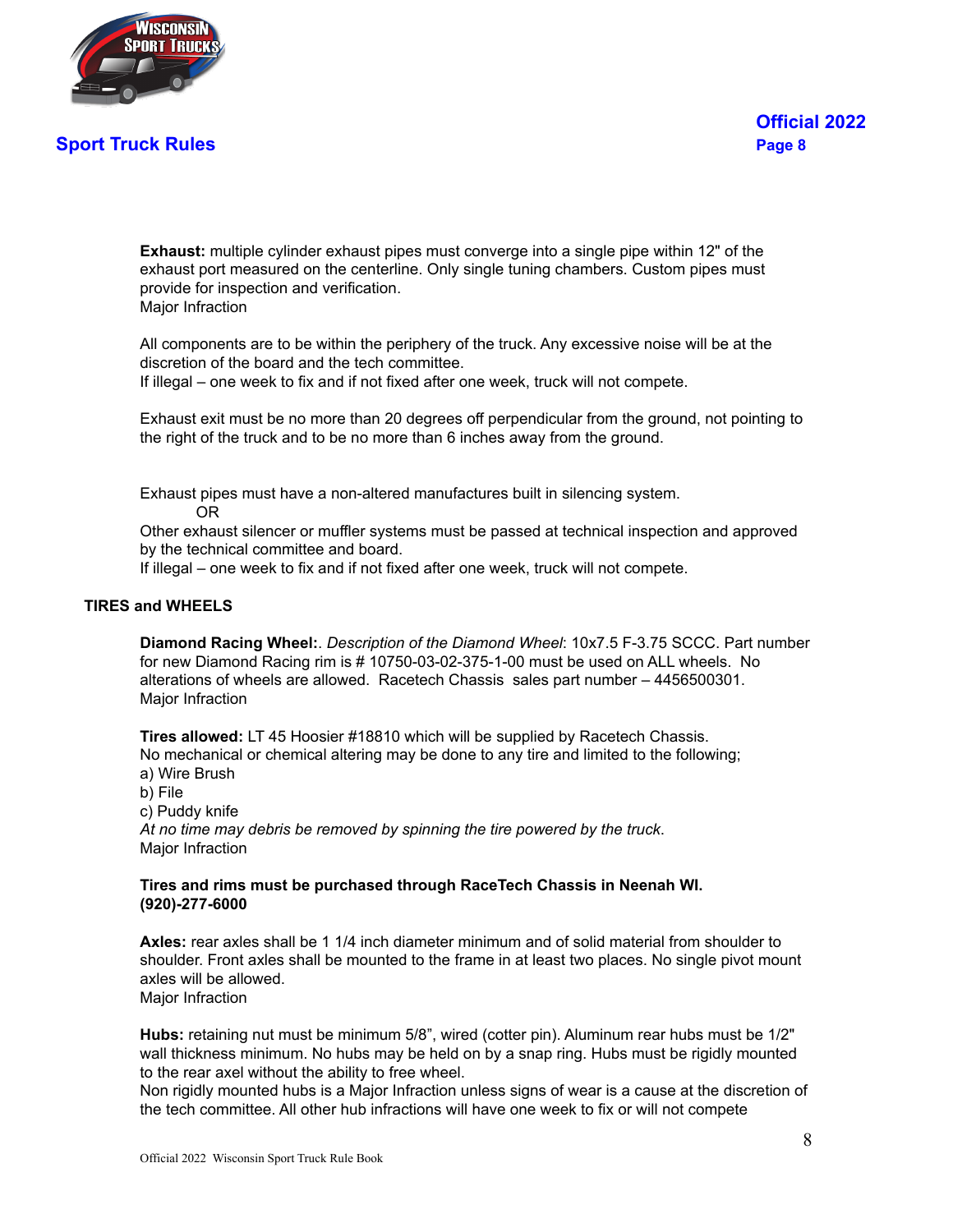

#### **FUEL**

**Fuels:** Pump gas only. The average dielectric constant for the hydrocarbons, which compromise gasoline, is 2.025, which will be our baseline for fuel testing. If a d-t15 fuel tester is used, the baseline will be minus 55. Maior Infraction

**Fuel cells or tanks:** three-gallon limit. All tanks must be securely affixed to the truck and have a screw-on cap. No pressurized fuel systems are allowed. All fuel tanks must be mounted so that they are protected from other vehicles and may not be located in the driver's compartment. EVERY TRUCK must have some type of ROLL OVER VENT VALVE, and at the discretion of the tech. committee. Suggested part #'s (www.jegs.com) 547-834-006-11, 547-834-008-11, 547-834- 108-06. Any fuel cell or fuel tank must be checked and approved by safety committee.

**Fuel tanks:** must be mounted in the box area of the truck. Fuel cells mounted in the cab area will not be accepted.Fuel tanks must be securely fastened with metal straps and/or bolted to the frame. Fuel tank mounting is up to the tech committee and officer discretion. IT IS STRONGLY RECOMMENDED THAT YOU DO NOT USE THE RED PLASTIC GAS JUGS FROM HARDWARE STORES AS FUEL TANKS.

#### **TRACK PROCEDURES**

**Possum rule:** this will be enforced by the discretion of the race officials. If a race official deems a truck, which spun by them selves, waited intentionally for a caution to fly before moving to keep the race going, will be scored one lap down

**Driver:** shall be able to see 90 degrees to each side. All new and substitute drivers must start in rear of race first night.

#### **Imprudent driving in the pits:**

1st offense – verbal warning 2nd offense – written warning. 3rd offense - loss of points for the event/unable to compete the next week.

**2 SPIN RULE:** Any time you spin twice (on your own) in one race, you are out of that race. THIS INCLUDES WARM UP LAPS. You will be awarded last place points. The flagman will be responsible for enforcement by issuing a black flag.

#### **Trophies:**

Trophies will be awarded to banquet attendees as follows: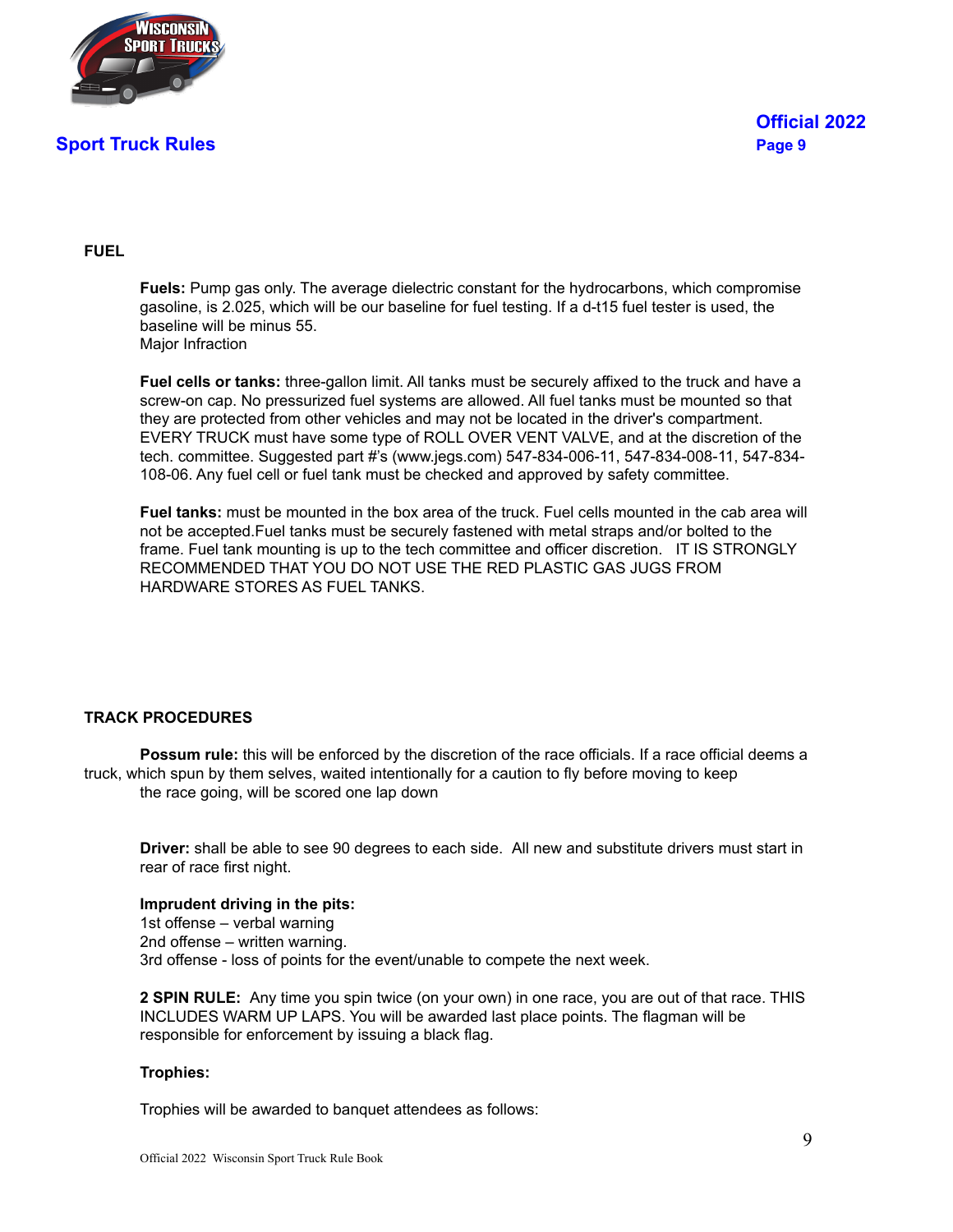

Top 10 at WIR Top 3 at norway Top 3 for Touring

Drivers must notify the club president of their intention for attending the banquet within a timely manner for trophies to be prepared.

#### **Rookie Eligibility Requirements:**

To be considered a rookie you must not have raced more than 5 races at WIR and/or FRRC events in prior years. Eligibility is at the discretion of the officers. The only person that can get points is the rookie, NOT the truck.

#### **Last Two Weeks of Racing:**

Last two weeks of racing of each series, no sub drivers. The Officers can make exceptions.

#### **SUB DRIVERS:**

Highly recommended that the officers be notified of a sub driver at least 1 hour before the race. Note: Sub drivers must be members to receive points. Officers must weigh all options when approving number changes and sub drivers, including points or anything that may affect the competition.

#### **Truck/ number:**

The truck/ number combination that races any event in a night must race that truck/ number combination the entire night to keep all the points. If a driver is to change chassis at anytime of the night, they must forfeit points that were earned in earlier events and start the night with 0 points.That driver must start in the back of the next event of the night. For example if the truck were to change between qualifying and the heat race, that truck must start in the back of the heat one (slow heat) as if that truck/ number did not qualify.

#### **Regular Driver**:

Continue to keep points with the truck for regular drivers.

#### **Track Rules:**

Track rules supercede Sport Truck Club rules.

**Driver etiquette:** each driver/team owner is responsible for the behavior and actions of crew, who is attached to his/her effort. Any punitive actions required for crew behavior will be levied against the driver/team owner.

#### **Invert:**

To be eligible for the invert, the qualified truck must have a qualifying time equal or less than 1.0 second plus fast time. For example: if the fast time is 16.000 to be eligible for the invert the truck must qualify 17.000 or better. All trucks that do not not qualify for the invert will start behind the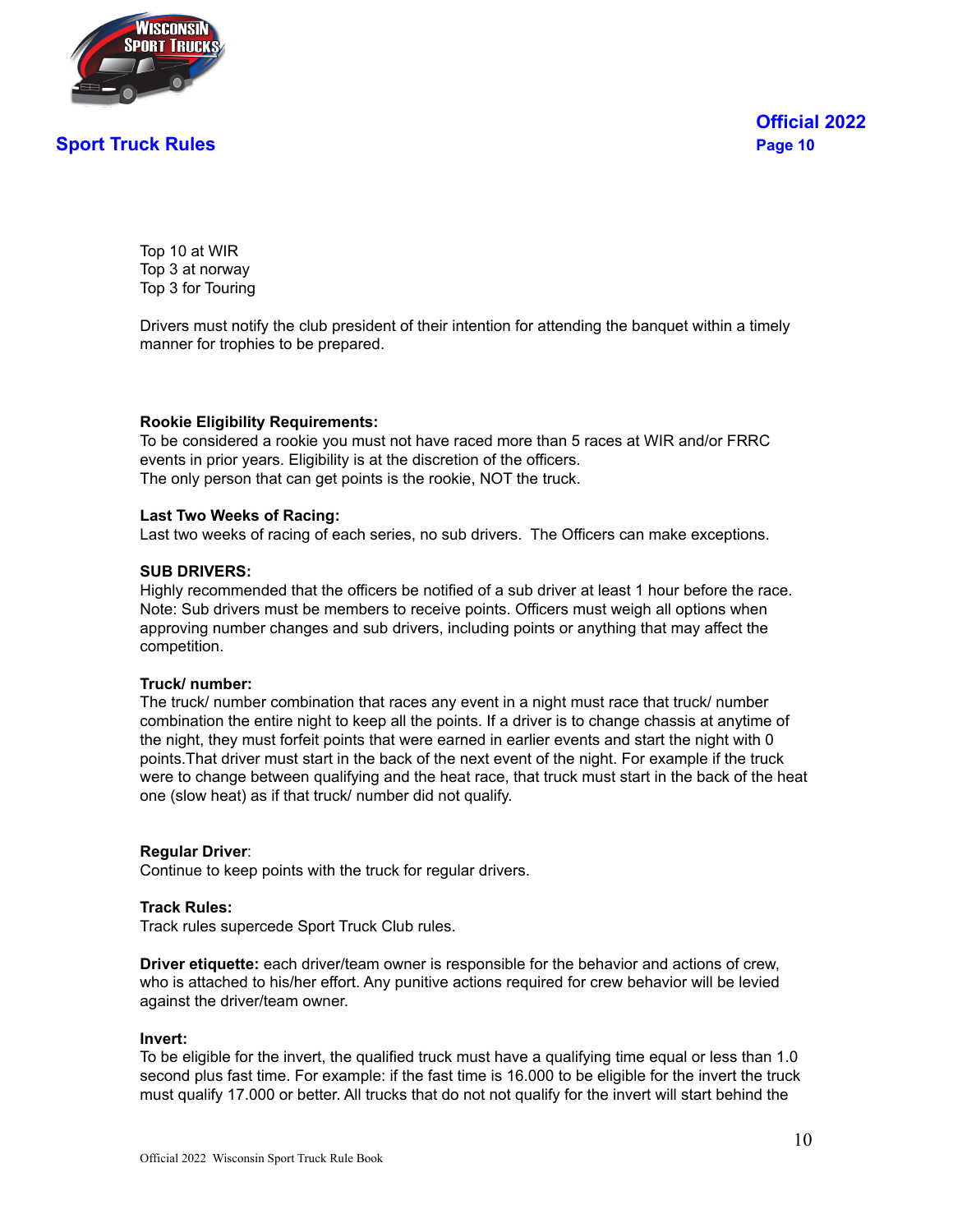

invert in the order they qualified (fastest to slowest). If qualifying is rained out the 1.0 second rule is null.

#### **Line-ups and points:**

If there is an odd number of trucks, the odd number goes to the slow heat race.

If the person racing the feature did not qualify the truck, he/she must start behind the previous week's feature winner if the truck qualifies for the inversion, rear of heat that truck qualifies for.

Lineup for feature will be determined by dice roll 8 plus roll (highest place fast qualifier would be 9th) Example:

If dice roll were a 3 the fast time qualifier would start 11th If dice roll were a 6 the fast time qualifier would start 14th If dice roll were a 1 the fast time qualifier would start 9th

In the case that qualifying is rained out:

**WIR:** The qualifying order will be decided by average qualifying time at WIR and a dice roll will be used to set the lineup (qualifying points will not be awarded). If a competitor does not have an average time for the current season, he/she will start behind the inversion and all other trucks that have an average time recorded. If multiple trucks do not have average times recorded, those trucks will be lined up by a random draw. If qualifying is rained out for the first night of competition, average time at WIR from the previous year will be used.

If FRRC Red White and Blue qualifying rained out lineup to be set per FRRC rules

**Away Series:** The qualifying order will be decided by the Away Series points and a dice roll will be used to set the lineup (qualifying points will not be awarded). If a competitor has not accumulated any points, he/she will start behind the inversion and all other trucks that have accumulated points during that current season. If multiple trucks have not accumulated any points, those trucks will be lined up by a random draw. If qualifying is rained out for the first night of Away Series competition, previous years points will be used.

The previous feature winner will line up behind the fast qualifier provided that competitor still qualifies in the feature.

**Race Restart (WIR ONLY):** We will follow the FRRC line up rules. Line ups will be double file. Trucks will be stopped on the back stretch until the track officials determine the lineup. Violators will be black flagged. All violations will be enforced by the FRRC.

**Semi Feature;** We WILL NOT run a semi feature with less than 6 trucks. If less than 6 trucks all trucks will race in the feature.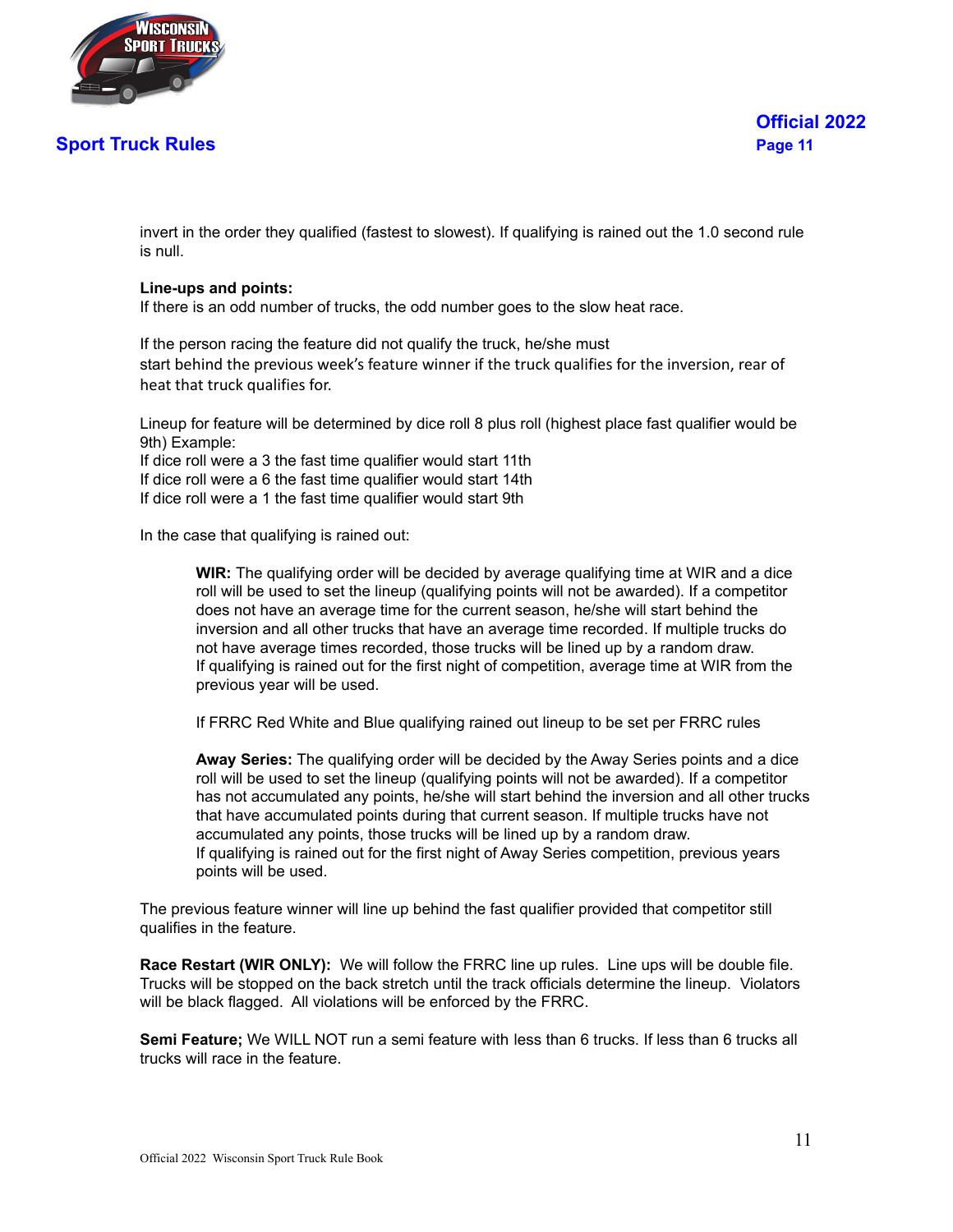

For a semi feature to be introduced there needs to be 24 trucks. 2 heats, 16 on time, top 4 transfer from a 10 lap semi feature to the feature. \*Must be approved by the track

#### **Feature race truck count:**

*(WIR)* We will take 14 on time, 2 transfers that have not made it on time from heat #1.

*(Away Tracks)* We will take 14 on time, 2 transfers that have not made it on time from heat #1.

**Scratches:** If you cannot make the feature you are allowed to scratch 10 minutes before the start of the feature. If you chose to run the semi-feature you will forfeit your qualifying points and start at the back of the semi-feature. If you wish to scratch for the evening you will not lose your qualifying points.

**Track Procedure:All trucks must drive onto the half mile from the drag strip together. any** truck that does not drive out with the group will start at the tail end of the preceding race. **if there is a last minute change to the order of events thus rule is null. WIR only (No exceptions)**

#### **CLUB OFFICERS**

| Officer terms: | President      | 2 years |
|----------------|----------------|---------|
|                | Vice-president | 2 years |
|                | Treasurer      | 2 years |
|                | Secretary      | 2 years |

Elected officers do not need to be racers

Phone: 920-841-3500 920-304-6389

**Treasure:** Dan Plutz **Secretary:** Beth Craig Phone: 920-585-4038 Phone: 920-419-8177

**President:** Tanner Fickel **Vice President:** Bobby Wautier